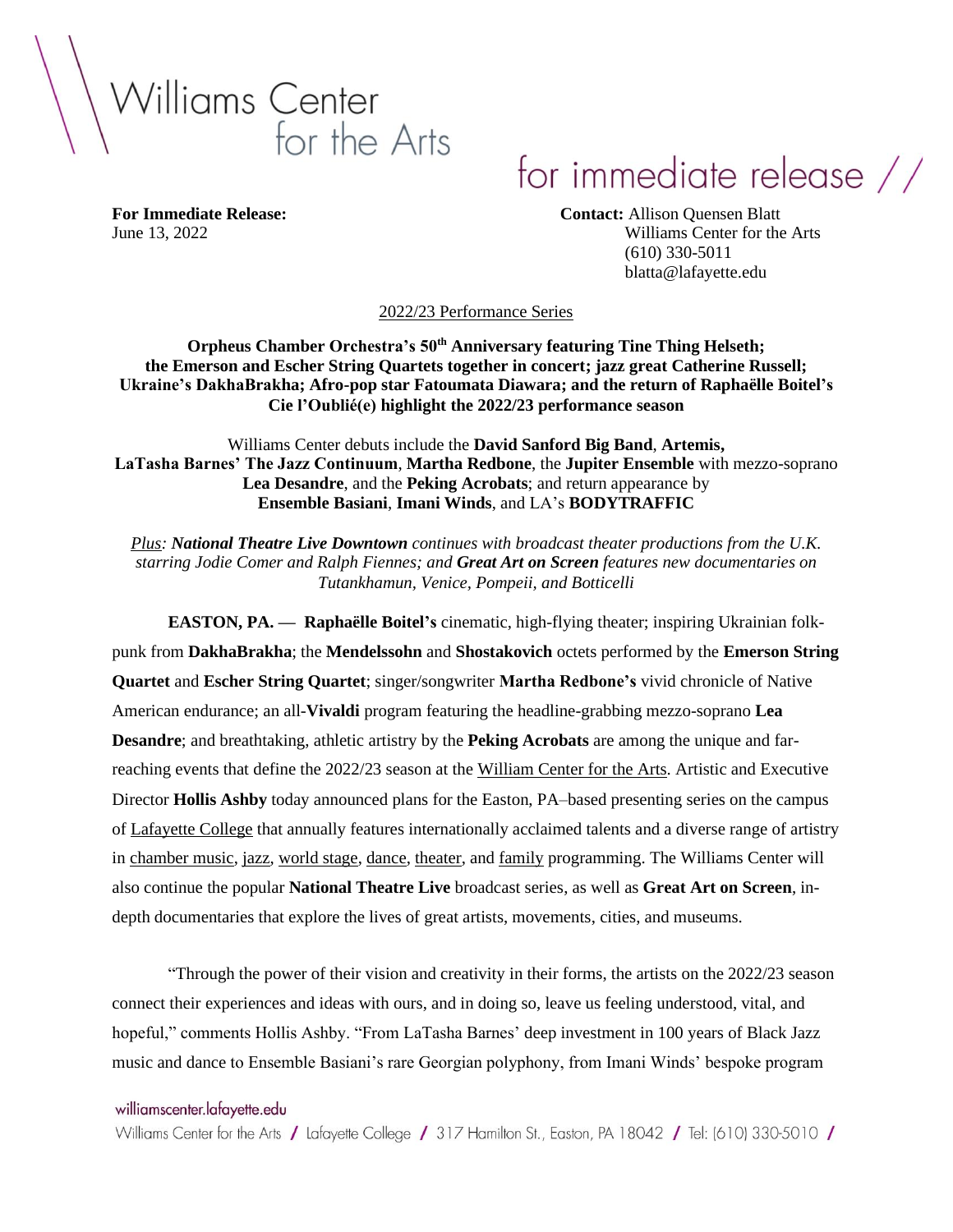of chamber music by Latin composers to BODYTRAFFIC's cutting-edge choreography, from David Sanford's 20-member, multi-dimensional big band to the superb jazz vocalist Catherine Russell, the richness of human expression and cultures is valuable and robust. Experiencing transformational works of music, dance, and theater together is a life-affirming endeavor, and one that we invite the public to share in often this year."

In addition to the performance schedule, the Williams Center annually programs dozens of educational and community events including pre- and post-performance talks, demonstrations and master classes, specially scheduled shows for families, and outreach programs in area schools, colleges, and community centers, many of which are free and open to the public.

**Safety Protocols**: To provide safe public assembly, the Williams Center for the Arts follows public health and safety guidelines as set forth by the U.S. Centers for Disease Control, the State of Pennsylvania, and Lafayette College. Proof of vaccination and the wearing of masks may be required if the region experiences a high level of contagious infection due to the Coronavirus or other disease. Up to date policies are available on the Williams Center website at williamscenter.lafayette.edu.

#### **CHAMBER MUSIC**

In 1972, a group of like-minded musicians began an experiment in musical democracy: to perform orchestral music in a chamber setting without a conductor. Now celebrating a half century of this successful model, **Orpheus Chamber Orchestra** returns to the Williams Center to open the 2022/23 Chamber Music series, beginning with a 50<sup>th</sup> Anniversary Fanfare commissioned from composer Jeff Scott, featuring the accomplished Norwegian trumpeter **Tine Thing Helselth**. Helseth also performs Hummel's majestic Trumpet Concerto; and the program includes Mozart's Symphony No. 33 and Haydn's Symphony No. 77 (Oct. 6). From the Republic of Georgia, **Ensemble Basiani**, the 12-member, all-male choir of the Tbilisi Holy Trinity Cathedral Church, returns to perform the exquisite, three-voice polyphonic choral tradition of Eastern Europe. Their repertoire spans the seventh to 13th centuries and embraces the hymns, monastic chants, ballads, and folk songs of their homeland (also included on the World Stage series) (Nov. 10). "With musicians like this there must be some hope for humanity," hails the London *Times* of the distinguished **Emerson String Quartet**. Recipients of nine Grammy Awards, the Emerson, who formed at Juilliard in 1976, will retire at the end of summer 2023 after 47 remarkable years. To mark this special occasion, they will be joined by the inspiring and gifted **Escher String Quartet** for a program of infrequently performed chamber works, including Mendelssohn's pioneering String Octet, the Shostakovich String Octet, the adagio from Bruckner's Quintet in F major, and the Sextet for Strings from Strauss's *Capriccio* (Feb. 4). For more than 20 years **Imani Winds** has dominated

2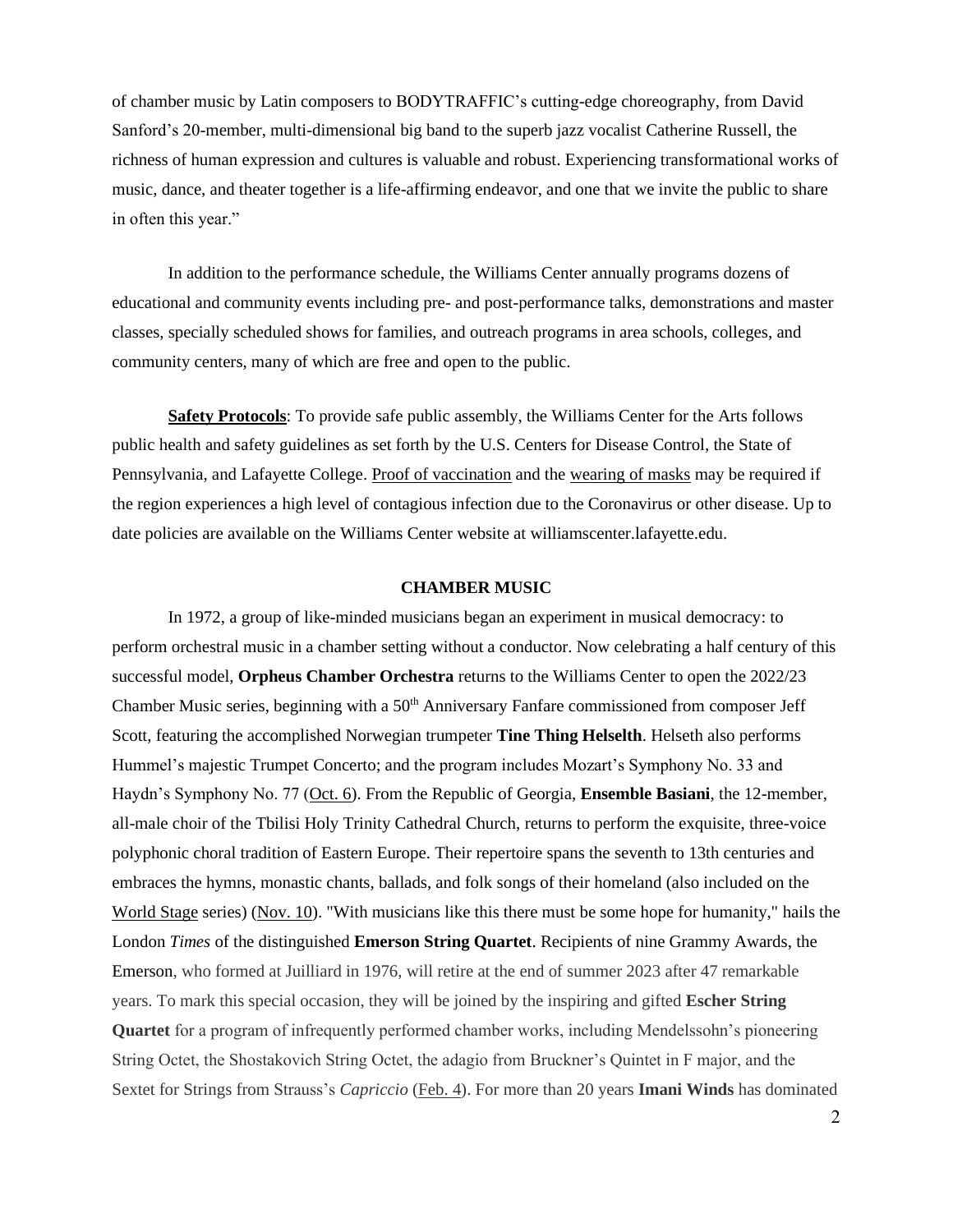the field of programming for flute, oboe, clarinet, French horn, and bassoon through imaginative collaborations and commissioning music that reflects the historical times in which we live. In *De Memorias,* Imani performs repertoire from diverse Latin composers including Miguel del Águila, Astor Piazzolla, Paquito D'Rivera, Heitor Villa Lobos, and Pinxinguinha, as well as Pulitzer Prize winner Tania León, whose musical homage to composer Alfredo Diez Nieto inspired the title of the program (Mar. 3). Founded in 2018 by lutenist Thomas Dunford, France's **Jupiter Ensemble** has been compared to such stars as William Christie's Les Arts Florissants and Jordi Savall's Hesperion XXI. Drawing from their award-winning 2019 debut recording, *Vivaldi*, this new generation of early music artists perform seldom heard selections of the composer's oeuvre: concerti for lute, violin, and bassoon, and passionate arias featuring the young French-Italian mezzo-soprano **Lea Desandre**, a musician who brings "life and beauty to everything she touche[s]," (*The New York Times*) (Mar. 31).

#### **JAZZ**

"At a moment when the world can seem out of balance, it's still possible for a musician to project a groundedness and a joy…strength, good humor and intelligence," observes *The New York Times* of jazz singer **Catherine Russell**. With a soulful and persuasive voice that radiates interpretive power and touching vulnerability, Russell opens the 2022/23 season with her quintet, featuring music from her new recording, *Send for Me,* highlighting hidden gems by Louis Jordan, Betty Carter, Kay Starr, Jack Teagarden, Frank Sinatra, and many others (Sept. 9). A special crossover event on both the Jazz and Dance series will be **LaTasha Barnes' The Jazz Continuum***,* a multidimensional performance that places the prolific artistry of Jazz music at the center of Black American dance forms. Performed by an intergenerational cast of seven dancers and six musicians, The Jazz Continuum connects the dots between the dances that sprang from America's Black Jazz music to today's House and Hip Hop vernacular. "To watch LaTasha Barnes dance is to watch historical distance collapse" (*The New York Times*) (Oct. 19). NPR Music describes **Artemis** as "a killer line-up of players, composers, and performers who hail from all over the world, [converging] on this extremely cosmopolitan, sleek, rhythm-forward, modern sound." With pianist **Renee Rosnes** at the helm, trumpeter **Ingrid Jensen**, alto saxophonist and flutist **Alexa Tarantino**, tenor sax player **Nicole Glover**, bassist **Noriko Ueda**, and drummer **Allison Miller**—star soloists and composers each in their own right—this group fills halls from Monterey to Europe's most prestigious jazz festivals in concerts featuring original work written and arranged by its members (Feb. 18). A highlight of the Jazz series will be the Williams Center debut of the **David Sanford Big Band**, comprising 20 innovators specializing in jazz, avant-garde, Latin, and classical music. Along with big band literature, the group revels in Sanford's originals written expressly for the members' individual talents. "David Sanford writes challenging charts steeped in jazz, funk, and modern classical music. And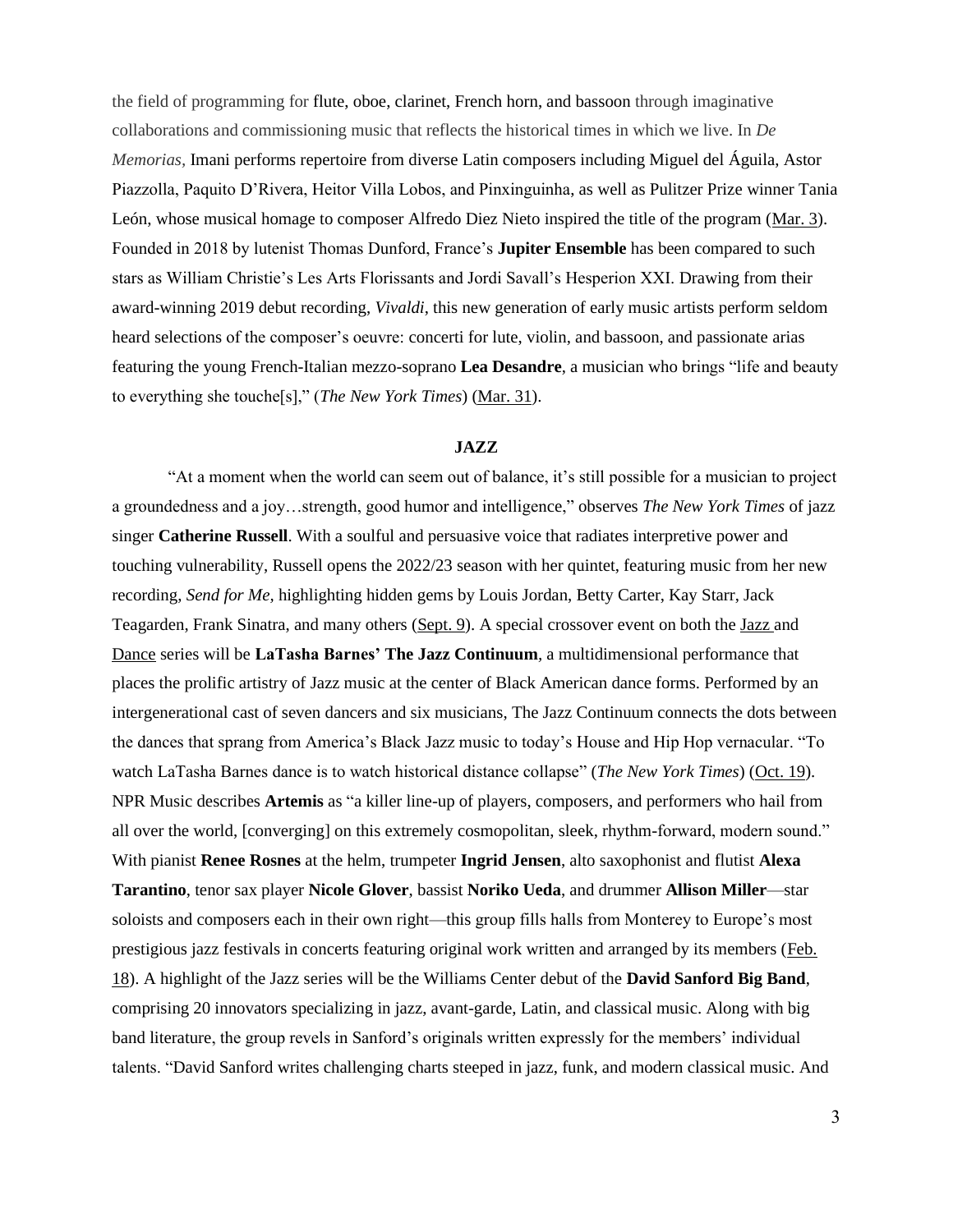his players tear through them like an elephant through a bag of peanuts," observes *Jazziz* magazine of this boundary-bursting composer (Mar. 25).

#### **WORLD STAGE**

The striking, unforgettable sound of **DakhaBrakha** emerged from the underground theatre movement in Kyiv, where rural folk music collided with avant-garde theatre in a burst of innovation. The quartet's astonishingly powerful and uncompromising vocals weave ancient Eastern European melodies into a subversive musical tapestry that embraces indie rock, punk, pop, and hip hop with traditional instrumentation from around the world. Global ambassadors of a free Ukraine, DakhaBrakha's exuberant sonic landscape soars "beyond mere curiosity to utter brilliance" (NPR) (Sept. 15). Native and African American singer/songwriter **Martha Redbone** is known for her unique gumbo of folk, blues, and gospel inspired by her childhood in Harlan County, Kentucky. With *Bone Hill*, Redbone dramatizes the story of four generations and her family's connection to the land, the sacredness of that connection, and the ruptures that threaten to extinguish it. Underpinned with Redbone's original music and backed by her lively roots band, *Bone Hill* is magnificent storytelling, an important chapter of American history that has remained untold (also included on the Theater series) (Oct. 1). Featured on both the Chamber Music and World Stage series, from the Republic of Georgia **Ensemble Basiani** is the 12-member, all-male choir of the Tbilisi Holy Trinity Cathedral Church. Performing complex harmonies and melodic yodeling in the exquisite, three-voice polyphonic choral tradition of Eastern Europe, Ensemble Basiani is acclaimed for their "bright, crisp voices" (*Wall Street Journal*) in repertoire that spans the seventh to 13th centuries, embracing the hymns, monastic chants, ballads, and folk songs of their homeland (Nov. 10). A vital standard-bearer of modern African music, singer, songwriter, and guitarist **Fatoumata Diawara**'s Malian roots shine brightly in bold, experimental music. With stinging electric guitar lines, kit drums, and the tight rhythms of traditional percussion, her music runs the gamut from slow-burning blues to simmering funk, syncopated Afro-pop to gentle lullabies. Fatoumata is also the consummate activist: "Don't sing just to sing," she emphasizes. "Sing to change things, to make things better." (Apr. 25).

#### **DANCE**

Featured on both the Dance and Jazz series is **LaTasha Barnes' The Jazz Continuum***,* a multidimensional performance that places the prolific artistry of Jazz music at the center of Black American dance forms. Performed by an intergenerational cast of seven dancers and six musicians, The Jazz Continuum connects the dots between the dances that sprang from America's Black Jazz music to today's House and Hip Hop vernacular. "To watch LaTasha Barnes dance is to watch historical distance collapse" (*The New York Times*) (Oct. 19). Led by Artistic Director Tina Finkelman Berkett, **BODYTRAFFIC** has conquered the dance world and put Los Angeles on the map as an epicenter of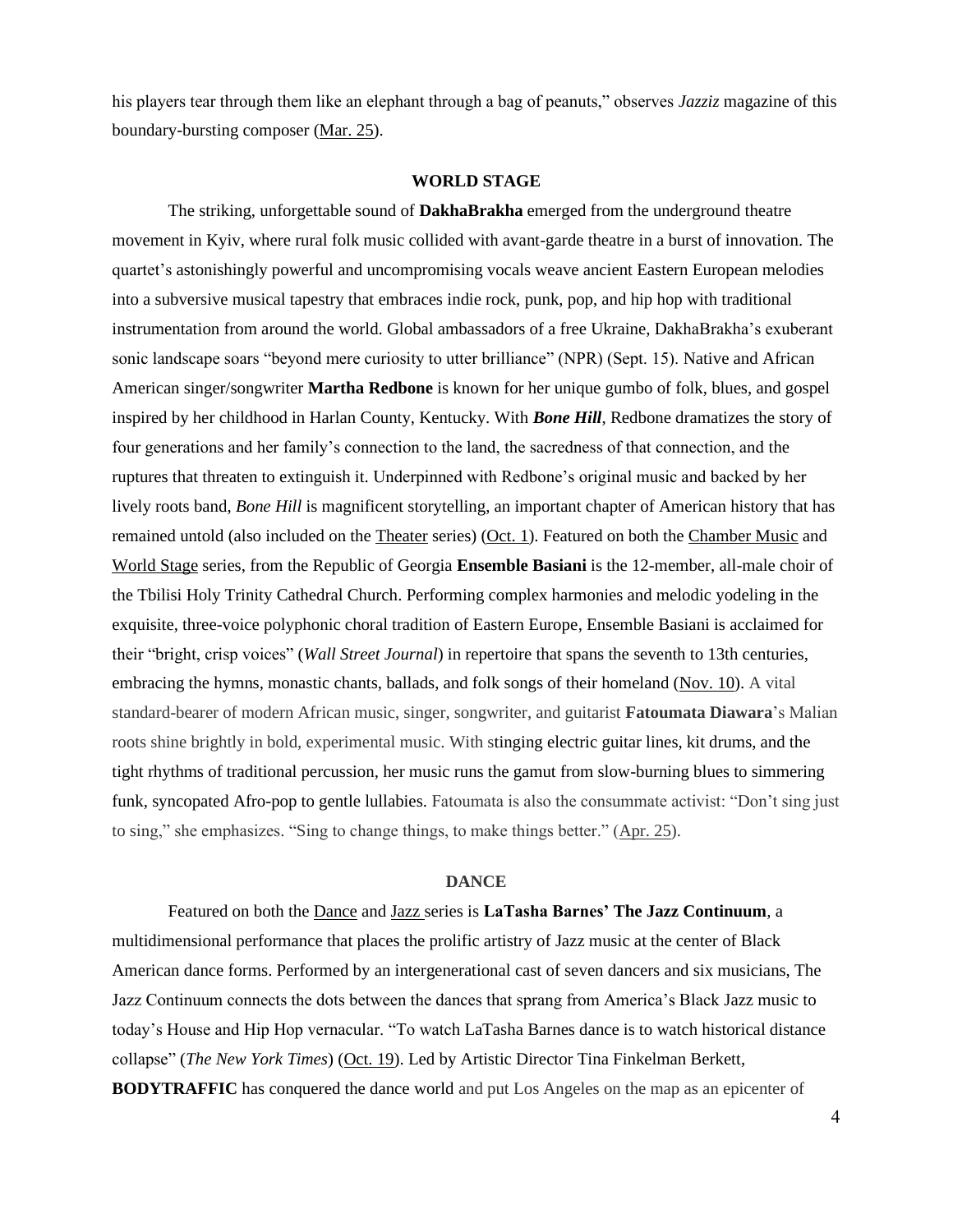contemporary choreography. With stunning performers, technical mastery, and a commitment to the most challenging repertoire, the company makes waves with cutting-edge, vividly theatrical compositions. The program features new work by the headline-grabbing young team of Baye & Asa, *The One to Stay With*, a searing commentary on corporate greed (Nov. 15). A special presentation on both the Dance and Theater series that defies categorization is a new work by the brilliant young French choreographer, director, and aerial mastermind **Raphaëlle Boitel**, whose company **l'Oublié(e)** captivated theatergoers at their Williams Center debut in 2019. *Ombres Portées (Shadows Cast)*, is a quest for identity, where familial secrets—like ghosts hiding in the past—unfold in a cinematic dreamscape of haunting imagery, conveyed by performers with extraordinary physical prowess and high-flying elements of circus craft. "This company is remarkable," marvels the *Irish Independent*. "They bend, they dance, they swing, they soar impossibly through the air" (Apr. 6).

#### **THEATER**

The 2022/23 Theater series features multi-dimensional crossover events, beginning with Native and African American singer/songwriter **Martha Redbone's** *Bone Hill*. Known for her unique gumbo of blues, and gospel music, in *Bone Hill* Redbone dramatizes the story of four generations and her family's connection to their land in Harlan County, Kentucky, the sacredness of that connection, and the ruptures that threaten to extinguish it. Underpinned with Redbone's original music and backed by her lively roots band, *Bone Hill* is at once a jamboree and an evening of magnificent storytelling (featured on both Theater and World Stage series) (Oct. 1). The spellbinding **Peking Acrobats** are the world's most accomplished practitioners of an elite art form 2,000 years in the making. Replete with the festive pageantry of a Chinese carnival, these expert tumblers, jugglers, and cyclists display athletic and precision prowess in every conceivable form of exhibition gymnastics and martial arts, including the precarious tower of chairs, the cycling pyramid, and the theatrical lion dance. Accompanied by a live music ensemble playing traditional Chinese instruments, the Peking Acrobat is an "All-Ages" familyfriendly presentation, with a 3:00 p.m. start time and affordably-priced tickets for youth (Feb. 26). A special presentation on both the Dance and Theater series that defies categorization is a new work by the brilliant young French choreographer, director, and aerial mastermind **Raphaëlle Boitel**, whose company **l'Oublié(e)** captivated theatergoers at their Williams Center debut in 2019. *Ombres Portées (Shadows Cast*), is a quest for identity, where familial secrets—like ghosts hiding in the past—unfold in a cinematic dreamscape of haunting imagery, conveyed by performers with extraordinary physical prowess and highflying elements of circus craft. "This company is remarkable," marvels the *Irish Independent*. "They bend, they dance, they swing, they soar impossibly through the air" (Apr. 6).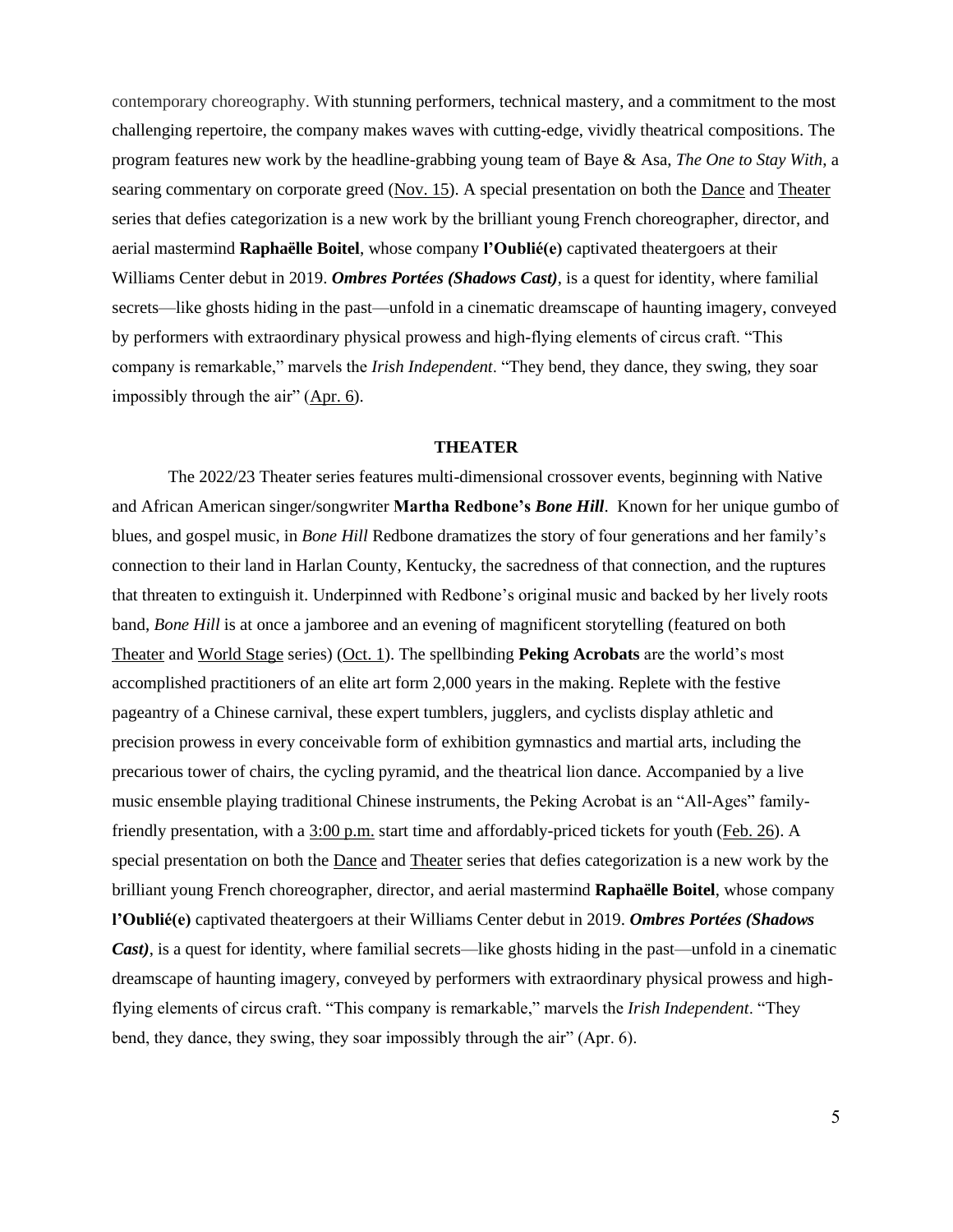#### **GREAT ART ON SCREEN**

**Great Art on Screen** is a series of event documentaries that take an in-depth look at extraordinary and groundbreaking art masters and movements. With expert scholars and notable narrators, audiences experience a global revolution of art, history, and biography. The 2022/23 season features *Tutankhamun: The Last Exhibition*, an unprecedented look at the discovery of the tomb a century ago and the creation of the largest international exhibition dedicated to the Pharaoh, narrated by Iggy Pop (Sept. 18); and *Venice: Infinitely Avant-garde*, a tour of the uniquely situated city and the writers, artists, and intellectuals who were inspired by its streets and canals (Oct. 23). The winter/spring season is highlighted by a journey to one of the world's richest and most mysterious archaeological sites in *Pompeii: Sin City*, narrated by Isabella Rosselini (Feb. 5); and the brilliant determination of Sandro Botticelli to define ideal Beauty during the glory and brutal power struggles of Renaissance Italy unfolds in *Botticelli: Florence and the Medici* (Mar. 26). All shows at 7:00 p.m. Great Art on Screen takes place at Landis Cinema at Buck Hall located at 219 North 3rd Street at Snyder Street, on Lafayette College's downtown arts campus.

#### **NATIONAL THEATRE LIVE DOWNTOWN**

The best of London theater returns to the big screen with **National Theatre Live** in Landis Cinema at Buck Hall located at 219 North 3rd Street at Snyder Street, on Lafayette's downtown arts campus. This innovative platform showcases outstanding productions from the U.K.'s most prestigious theaters, featuring notable stage and screen actors. National Theatre Live captures performances before a live audience, then presents them in high-definition cinemas around the world. The 2022/23 season opens with the gripping stage adaptation of Philip Pullman's fantasy *The Book of Dust (La Belle Sauvage),* set 12 years before the epic *His Dark Materials* trilogy, directed by Nicholas Hytner (*Othello, London Assurance*) (Oct. 2). In Suzie Miller's *Prima Facie*, **Jodie Comer** (*Killing Eve)* gives a searing performance as a topnotch barrister who is thrown into the converging lines of the patriarchal power of the law, burden of proof, and morality. "West End debuts don't come much more astonishing than this," trumpets the *Daily Telegraph* (Nov. 6). After an aerial dog fight, WWII Pilot Officer Jack Absolute returns home to win the heart of his old flame, Lydia Languish, but the young heiress demands to be loved on her own particular terms. *Jack Absolute Flies Again* is a new comedy by **Richard Bean** (*One Man, Two Guvnors*) and **Oliver Chris** (*Twelfth Night*), a rollicking adaptation of Richard Brinsley Sheridan's masterpiece, *The Rivals* (Mar. 5). "David Hare's greatest writing" (*Daily Mail*), *Straight Line Crazy* stars **Ralph Fiennes** (*Schindler's List, The English Patient*) as Robert Moses, the most powerful man in New York, a master manipulator who influenced the fabric of the city forever. Nicholas Hytner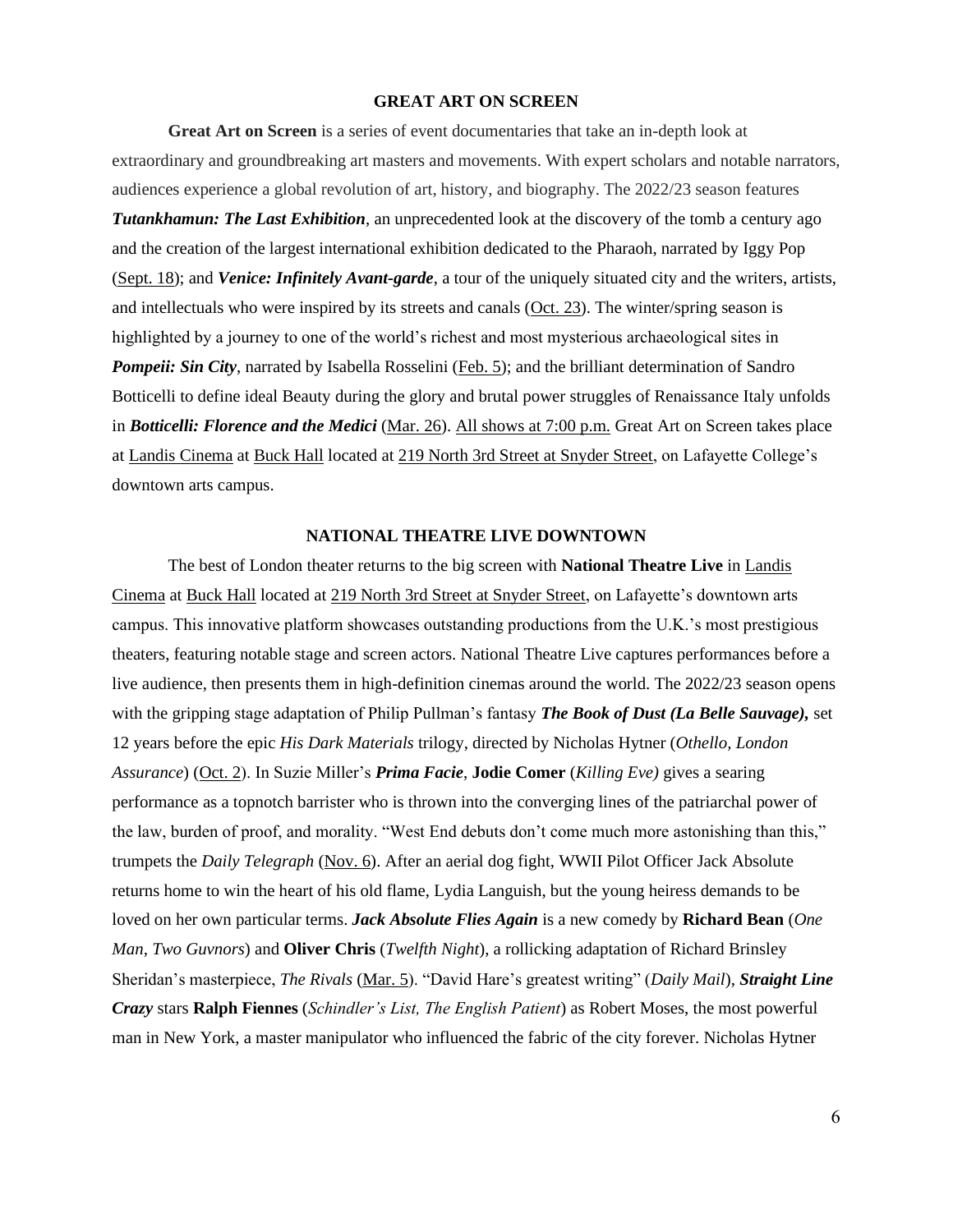directs this exhilarating play (Apr. 23). All shows at 7:00 p.m. National Theatre Live Downtown is presented by the Williams Center for the Arts and the Department of Theater at Lafayette College.

#### **TICKETS AND OTHER INFORMATION**

Flex subscriptions are now on sale to renewing subscribers, June 13 – July 1; new Flex subscriptions on sale July 2; tickets to individual events on sale July 15. Flex subscriptions offer 20% discount for packages of five or more events; 15% discount for packages of four events; and a 10% discount on additional single tickets purchased throughout the season. Groups of 15 or more receive a 15% discount. Exceptions apply; contact the ticket office for details. Subscription and single ticket orders may be placed online at williamscenter.lafayette.edu or by calling 610-330-5009; mailed; or faxed to 610- 330-5642. For more information, call the Williams Center for the Arts at 610-330-5009, email a brochure request to williamscenter@lafayette.edu or visit the website at williamscenter.lafayette.edu.

# # #

The Williams Center for the Arts is supported by Pennsylvania Council on the Arts, Mid Atlantic Arts Foundation, the Dexter and Dorothy Baker Foundation, and by the Friends of the Williams Center.

# # #

**Calendar editors, please note:**

#### **WILLIAMS CENTER FOR THE ARTS 2022/23 Season – Calendar of Events** williamscenter.lafayette.edu

**Venues**: Williams Center for the Arts, 317 Hamilton Street at High Street Buck Hall (Landis Cinema), 219 N. 3rd Street Lafayette College Campus, Easton, PA 18042 **Tickets**: Williams Center Ticket Office, (610) 330-5009 Hours:  $12:00 - 2:00$  p.m. and  $4:00 - 5:30$  p.m. weekdays Plus: One hour prior to performance start times Online at williamscenter.lafayette.edu

SEPTEMBER 2022

**Friday, September 9 at 8:00 p.m.** Williams Center for the Arts, 317 Hamilton Street, Easton

#### *Jazz* **Catherine Russell**

**Program**: With her quintet, jazz great Catherine Russell performs music from her new album, *Send for Me,* songs made famous by Nat King Cole, Betty Carter, Louis Armstrong, Frank Sinatra, Count Basie, Ella Fitzgerald, and Luis Russell.

\_\_\_\_\_\_\_\_\_\_\_\_\_\_\_\_\_\_\_\_\_\_\_\_\_\_\_\_\_\_\_\_\_\_\_\_\_\_\_\_\_\_\_\_\_\_\_\_\_\_\_\_\_\_\_\_\_\_\_\_\_\_\_\_\_\_\_\_\_\_\_\_\_\_\_\_\_\_\_\_\_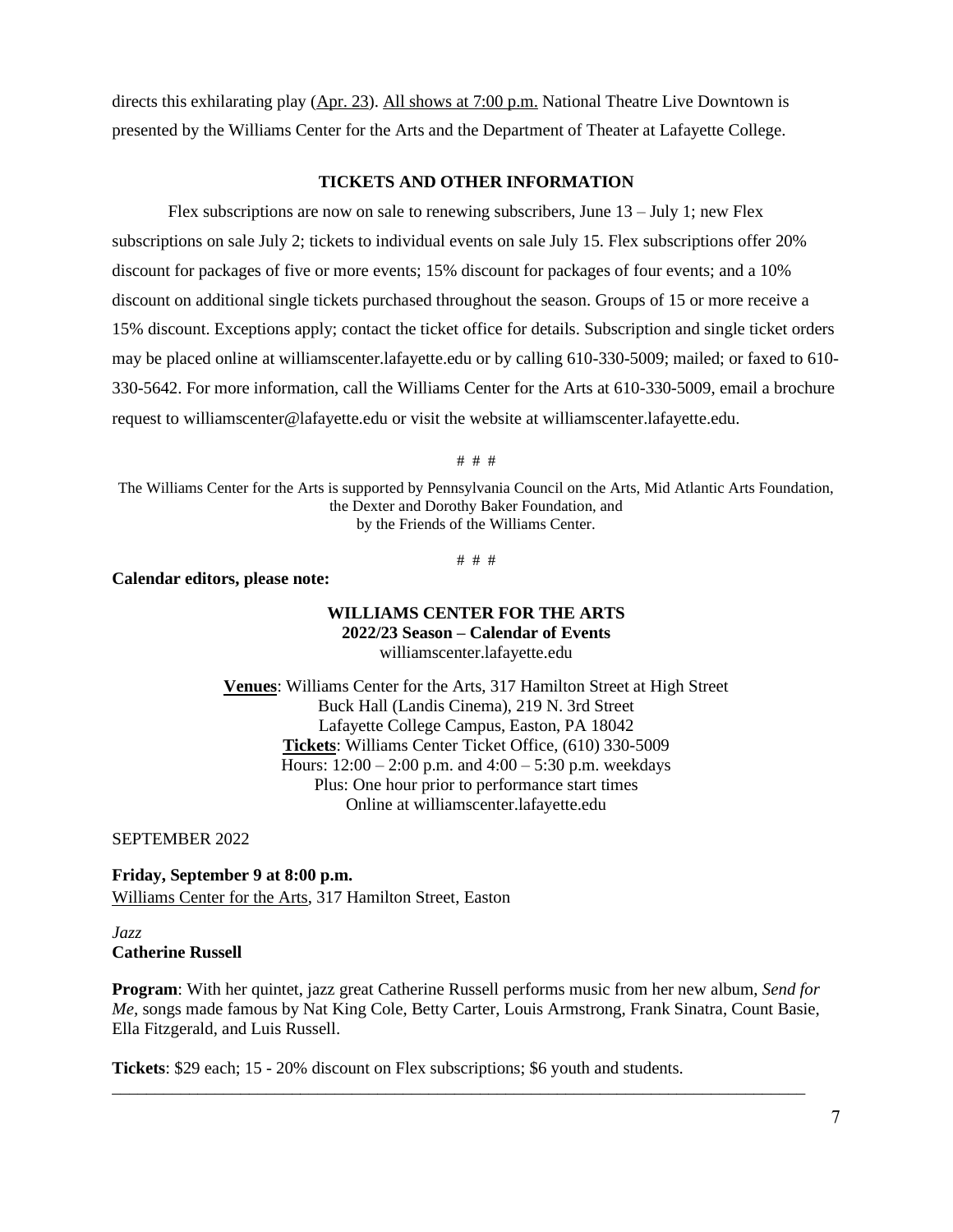## **Thursday, September 15 at 8:00 p.m.** Williams Center for the Arts, 317 Hamilton Street, Easton

## *World Stage* **DakhaBrakha**

**Program**: Ukrainian folk art meets avant-garde theater when DakhaBrakha takes Eastern European roots music and reshapes it with punk-pop, indie, hip hop, and rock for a post-modern stage.

**Tickets**: \$29; 15 - 20% discount on Flex subscriptions; \$6 youth and students.

**Sunday, September 18 at 7:00 p.m.** Landis Cinema / Buck Hall, 219 N. 3rd Street, Easton

*Film* **Great Art on Screen /** *Tutankhamun: The Last Exhibition*

**Program**: Great Art on Screen documentaries explore intriguing artists, movements, and art centers. *The Last Exhibition* is an unprecedented look at the Pharaoh, the find, and the creation of the largest international exhibition dedicated to the Golden Boy.

\_\_\_\_\_\_\_\_\_\_\_\_\_\_\_\_\_\_\_\_\_\_\_\_\_\_\_\_\_\_\_\_\_\_\_\_\_\_\_\_\_\_\_\_\_\_\_\_\_\_\_\_\_\_\_\_\_\_\_\_\_\_\_\_\_\_\_\_\_\_\_\_\_\_\_\_\_\_\_\_\_\_\_

**Tickets**: \$15; 15 - 20% discount on Flex subscriptions; \$6 youth and students.

#### OCTOBER 2022

**Saturday, October 1 at 8:00 p.m.** Williams Center for the Arts, 317 Hamilton Street, Easton

*World Stage / Theater* **Martha Redbone /** *Bone Hill*

**Program**: *Bone Hill* is the true story of singer/songwriter Martha Redbone's Cherokee and African American family, their home on Black Mountain, and the coal mines of Kentucky, set against songs of love, faith, and toe-tapping American roots music.

\_\_\_\_\_\_\_\_\_\_\_\_\_\_\_\_\_\_\_\_\_\_\_\_\_\_\_\_\_\_\_\_\_\_\_\_\_\_\_\_\_\_\_\_\_\_\_\_\_\_\_\_\_\_\_\_\_\_\_\_\_\_\_\_\_\_\_\_\_\_\_\_\_\_\_\_\_\_\_\_\_\_

**Tickets**: \$27 each; 15 - 20% discount on Flex subscriptions; \$6 youth and students.

**Sunday, October 2 at 7:00 p.m.** Landis Cinema / Buck Hall, 219 N. 3rd Street, Easton

*National Theatre Live Downtown The Book of Dust* **/ Adapted by Bryony Lavery after Philip Pullman**

**Program**: Set 12 years before Philip Pullman's epic *His Dark Materials* trilogy, this gripping adaptation revisits the fantastical world in which waters are rising and storms are brewing.

\_\_\_\_\_\_\_\_\_\_\_\_\_\_\_\_\_\_\_\_\_\_\_\_\_\_\_\_\_\_\_\_\_\_\_\_\_\_\_\_\_\_\_\_\_\_\_\_\_\_\_\_\_\_\_\_\_\_\_\_\_\_\_\_\_\_\_\_\_\_\_\_\_\_\_\_\_\_\_\_\_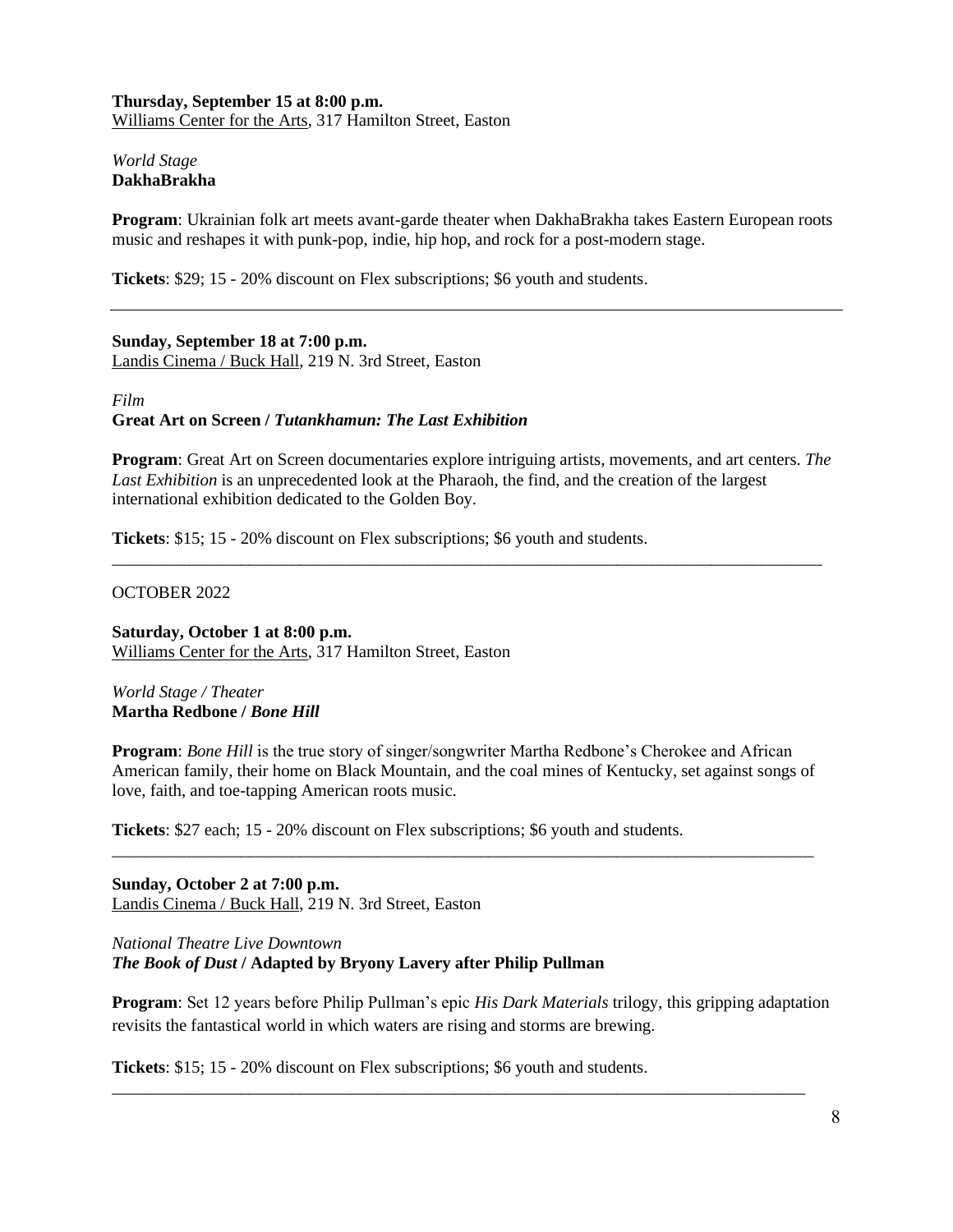# **Thursday, October 6 at 8:00 p.m.** Williams Center for the Arts, 317 Hamilton Street, Easton

# *Chamber Music* **Orpheus Chamber Orchestra Tine Thing Helseth, trumpet**

**Program:** Scott / Fanfare for trumpet and winds (Orpheus 50<sup>th</sup> anniversary commission) // Haydn / Symphony No. 77 in B-flat major, Hob.I:77 // Hummel / Trumpet Concerto in E-flat major, S.49 // Mozart / Symphony No. 33 in B flat major, K.319

\_\_\_\_\_\_\_\_\_\_\_\_\_\_\_\_\_\_\_\_\_\_\_\_\_\_\_\_\_\_\_\_\_\_\_\_\_\_\_\_\_\_\_\_\_\_\_\_\_\_\_\_\_\_\_\_\_\_\_\_\_\_\_\_\_\_\_\_\_\_\_\_\_\_\_\_\_\_\_\_

**Tickets**: \$35; 15 - 20% discount on Flex subscriptions; \$6 youth and students.

## **Wednesday, October 19 at 8:00 p.m.** Williams Center for the Arts, 317 Hamilton Street, Easton

# *Jazz / Dance* **LaTasha Barnes / The Jazz Continuum**

**Program**: LaTasha Barnes' The Jazz Continuum connects America's history of Black Jazz and Jazz Dance to today's House and Hip Hop, through Lindy Hop, Soft Shoe, and Line Dances. Pianist Jon Thomas leads the live ensemble and DJ on stage.

\_\_\_\_\_\_\_\_\_\_\_\_\_\_\_\_\_\_\_\_\_\_\_\_\_\_\_\_\_\_\_\_\_\_\_\_\_\_\_\_\_\_\_\_\_\_\_\_\_\_\_\_\_\_\_\_\_\_\_\_\_\_\_\_\_\_\_\_\_\_\_\_\_\_\_\_\_\_\_\_\_

**Tickets**: \$27; 15 - 20% discount on Flex subscriptions; \$6 youth and students.

# **Sunday, October 23 at 7:00 p.m.**

Landis Cinema / Buck Hall, 219 N. 3rd Street, Easton

## *Film* **Great Art on Screen /** *Venice: Infinitely Avant-garde*

**Program**: Great Art on Screen documentaries explore intriguing artists, movements, and art centers. Masterpieces by artists and writers line the museums, canals, and narrow streets of Venice, while the heart of the city pulses with contemporary ideas.

**\_\_\_\_\_\_\_\_\_\_\_\_\_\_\_\_\_\_\_\_\_\_\_\_\_\_\_\_\_\_\_\_\_\_\_\_\_\_\_\_\_\_\_\_\_\_\_\_\_\_\_\_\_\_\_\_\_\_\_\_\_\_\_\_\_\_\_\_\_\_\_\_\_\_\_\_\_\_\_\_\_**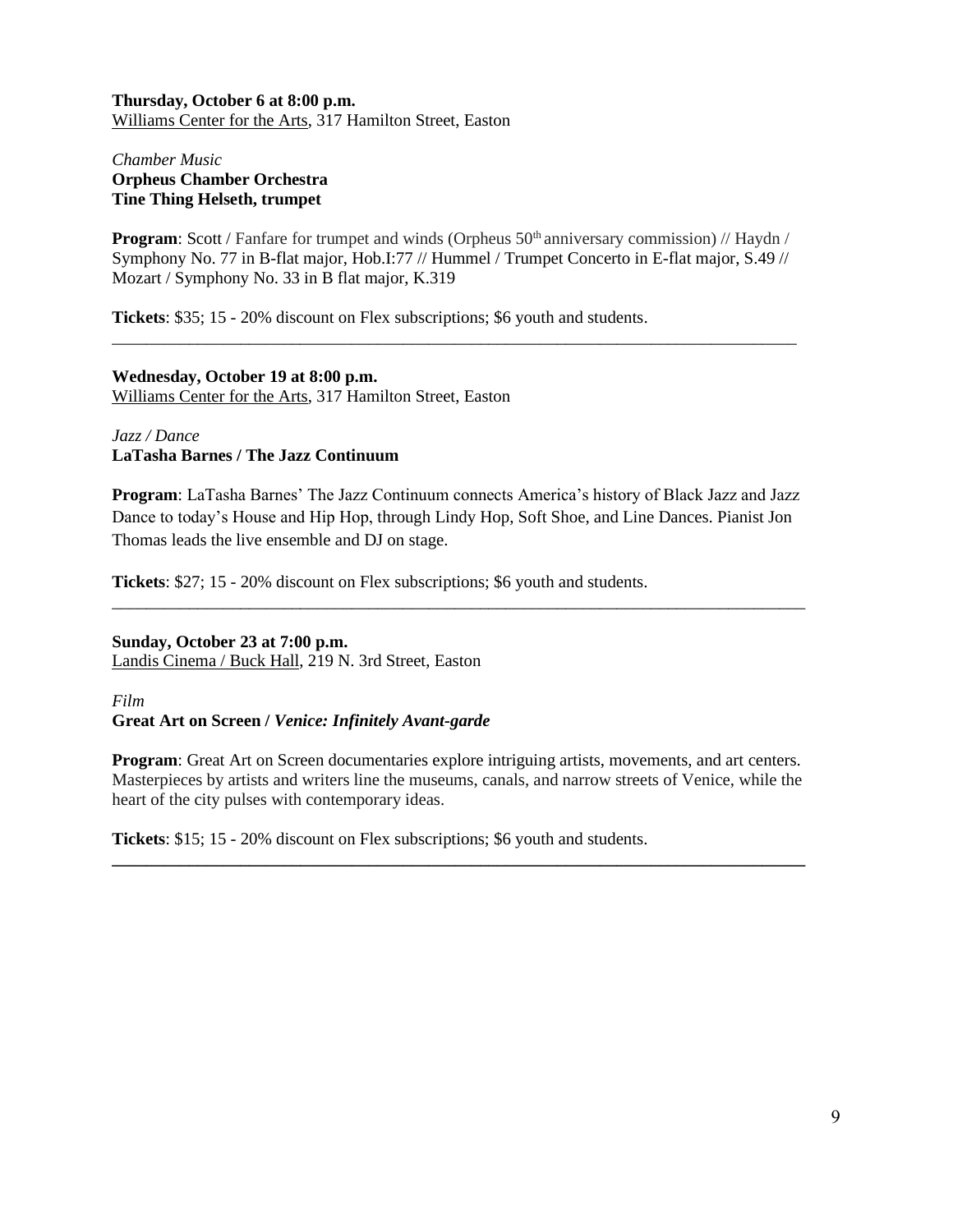#### NOVEMBER 2022

**Sunday, November 6 at 7:00 p.m.** Landis Cinema / Buck Hall, 219 N. 3rd Street, Easton

#### *National Theatre Live Downtown Prima Facie* **/ Suzie Miller**

**Program**: Jodie Comer (*Killing Eve*) gives a searing performance as a top-of-her-class barrister confronting the convergence of patriarchal power, burden of proof, and morality. Recorded before a live audience at the Harold Pinter Theatre.

\_\_\_\_\_\_\_\_\_\_\_\_\_\_\_\_\_\_\_\_\_\_\_\_\_\_\_\_\_\_\_\_\_\_\_\_\_\_\_\_\_\_\_\_\_\_\_\_\_\_\_\_\_\_\_\_\_\_\_\_\_\_\_\_\_\_\_\_\_\_\_\_\_\_\_\_\_\_\_\_\_\_\_

**Tickets**: \$15; 15 - 20% discount on Flex subscriptions; \$6 youth and students.

# **Thursday, November 10 at 8:00 p.m.** Williams Center for the Arts, 317 Hamilton Street, Easton

*Chamber Music / World Stage* **Ensemble Basiani**

**Program**: The all-male choir of the Tbilisi Holy Trinity Cathedral Church performs polyphonic hymns, ballads, folk, and work songs from the Republic of Georgia, spanning the seventh to 13<sup>th</sup> centuries.

**Tickets**: \$30; 15 - 20% discount on Flex subscriptions; \$6 youth and students.

#### **Tuesday, November 15 at 8:00 p.m.**

Williams Center for the Arts, 317 Hamilton Street, Easton

## *Dance* **BODYTRAFFIC**

**Program**: *The One to Stay With* / music by Ilya Alekseevich Shatrov, Béla Bartók, Georgy Sviridov, and Romanian Folk Dances, choreography by Baye & Asa. Additional works to be announced.

**Tickets**: \$27; 15 - 20% discount on Flex subscriptions; \$6 youth and students

#### FEBRUARY 2023

**Saturday, February 4 at 8:00 p.m.** Williams Center for the Arts, 317 Hamilton Street, Easton

# *Chamber Music* **Emerson String Quartet + Escher String Quartet**

**Program**: Bruckner / String Quintet in F major (Adagio) // Strauss / Sextet from *Capriccio,* Op. 85 // Shostakovich / String Octet, Op. 11 // Mendelssohn / String Octet in E-flat major, Op. 20

\_\_\_\_\_\_\_\_\_\_\_\_\_\_\_\_\_\_\_\_\_\_\_\_\_\_\_\_\_\_\_\_\_\_\_\_\_\_\_\_\_\_\_\_\_\_\_\_\_\_\_\_\_\_\_\_\_\_\_\_\_\_\_\_\_\_\_\_\_\_\_\_\_\_\_\_\_\_\_\_\_\_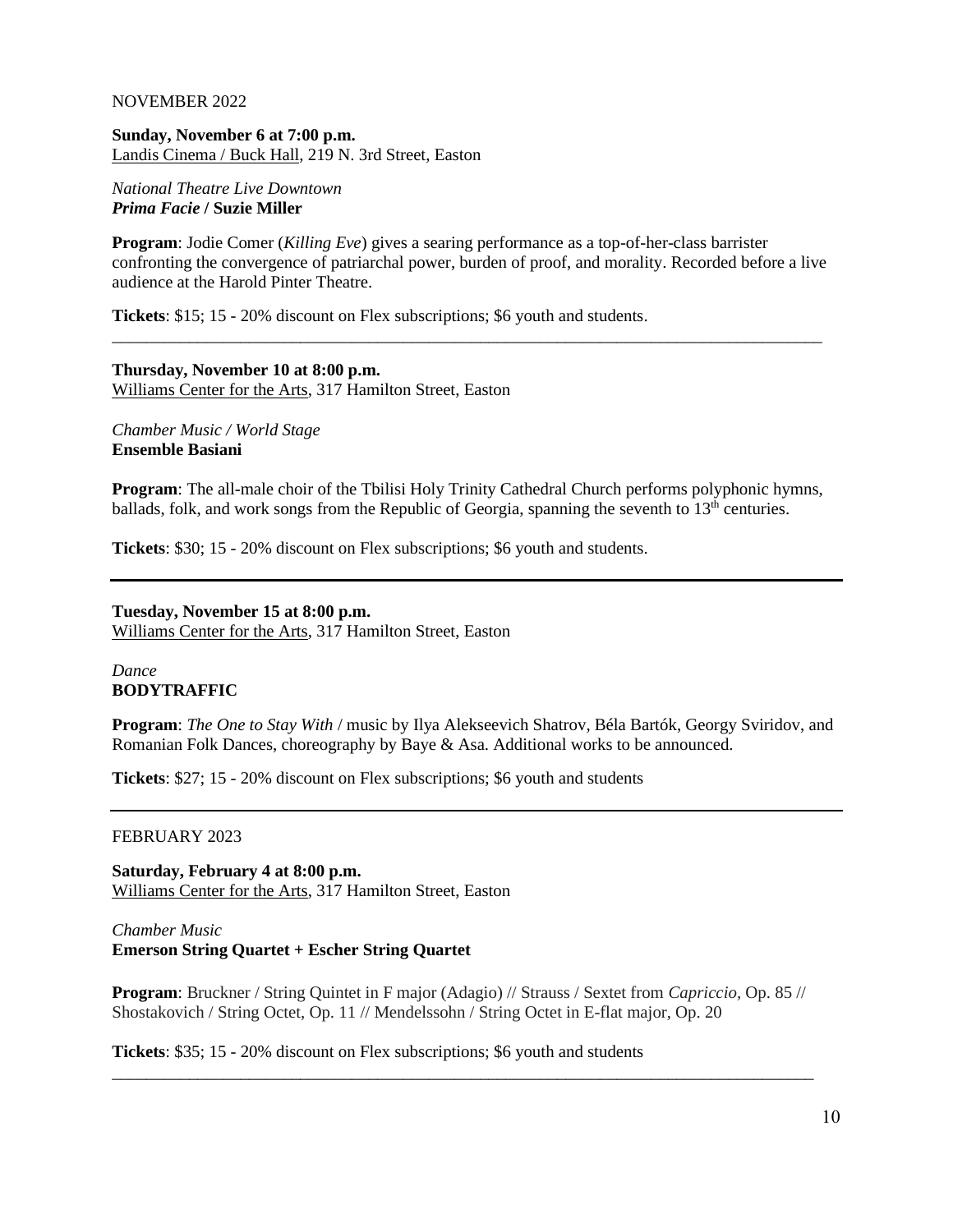# **Sunday, February 5 at 7:00 p.m.** Landis Cinema / Buck Hall, 219 N. 3rd Street, Easton

# *Film* **Great Art on Screen /** *Pompeii: Sin City*

**Program**: Great Art on Screen documentaries explore intriguing artists, movements, and art centers. Isabella Rosselini hosts a journey to the city suspended in time, one of the world's richest and most mysterious archaeological sites.

\_\_\_\_\_\_\_\_\_\_\_\_\_\_\_\_\_\_\_\_\_\_\_\_\_\_\_\_\_\_\_\_\_\_\_\_\_\_\_\_\_\_\_\_\_\_\_\_\_\_\_\_\_\_\_\_\_\_\_\_\_\_\_\_\_\_\_\_\_\_\_\_\_\_\_\_\_\_\_\_\_\_\_\_

**Tickets**: \$15; 15 - 20% discount on Flex subscriptions; \$6 youth and students.

**Saturday, February 18 at 8:00 p.m.** Williams Center for the Arts, 317 Hamilton Street, Easton

*Jazz* **Artemis**

**Program:** A bona fide "Who's Who" of jazz, Artemis is the all-women supergroup led by pianist and musical director Renee Rosnes, with trumpeter Ingrid Jensen, alto saxophonist and flutist Alexa Tarantino, tenor sax player Nicole Glover, bassist Noriko Ueda, and drummer Allison Miller.

**Tickets**: \$29; 15 - 20% discount on Flex subscriptions; \$6 youth and students.

**Sunday, February 26 at 3:00 p.m.** Williams Center for the Arts, 317 Hamilton Street, Easton

*Theater / All Ages* **Peking Acrobats**

**Program**: China's expert tumblers, jugglers, gymnasts, and cyclists take the stage with incomprehensible feats of physical bravura and artistry. From the dazzling pagoda of chairs to the cycling pyramid, the Peking Acrobats thrill with impeccable timing, dexterous athleticism, flexibility, and grace.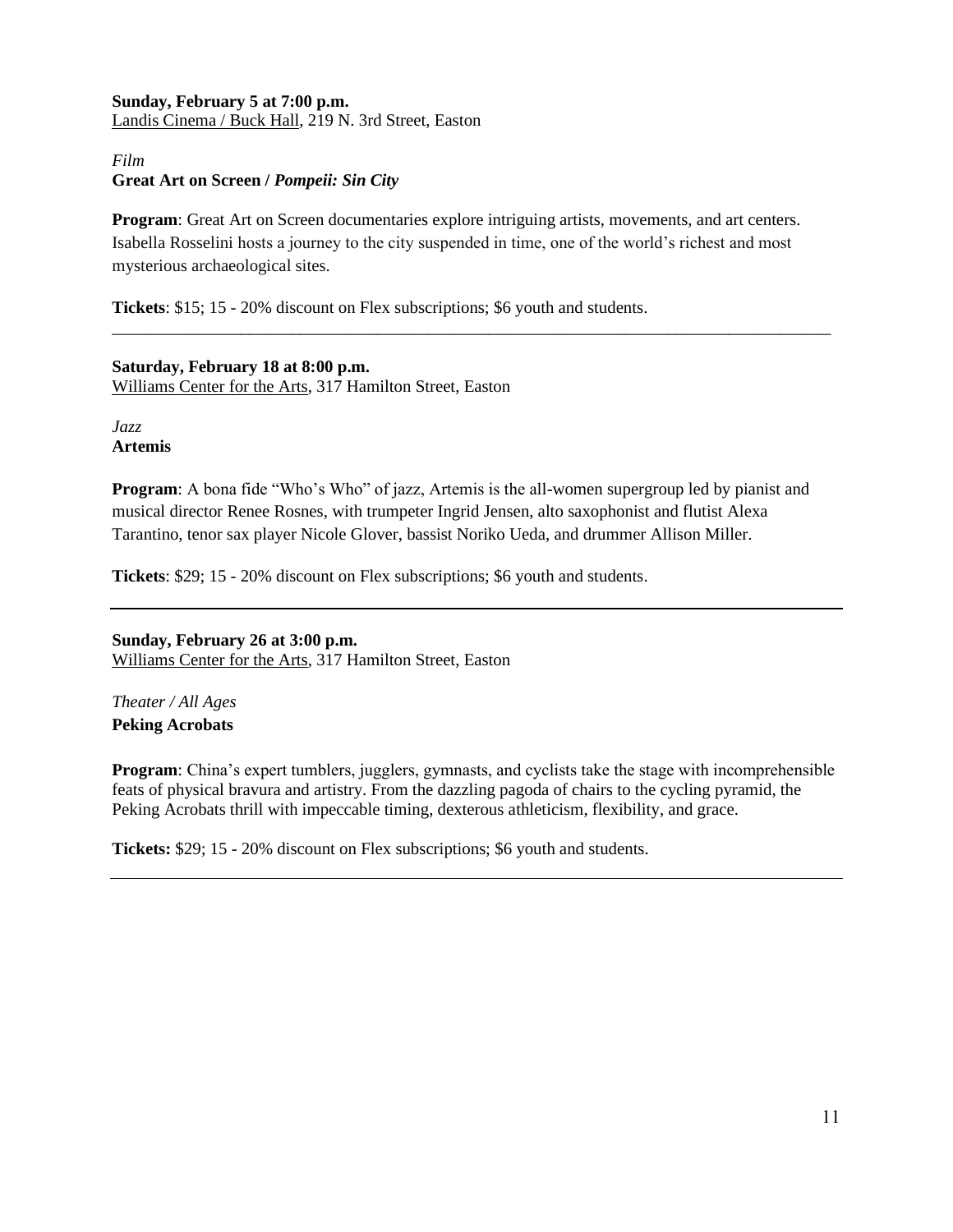#### MARCH 2023

**Friday, March 3 at 8:00 p.m.** Williams Center for the Arts, 317 Hamilton Street, Easton

## *Chamber Music* **Imani Winds**

**Program**: D'Rivera / *La Fleur de Cayenne* // León / *De Memorias* // Villa-Lobos / Trio for Oboe, Clarinet, and Bassoon // Pixinguinha / *Um a Zero* // Del Águila / Quintet No. 2 // Piazzolla / Suite de Piazzolla

\_\_\_\_\_\_\_\_\_\_\_\_\_\_\_\_\_\_\_\_\_\_\_\_\_\_\_\_\_\_\_\_\_\_\_\_\_\_\_\_\_\_\_\_\_\_\_\_\_\_\_\_\_\_\_\_\_\_\_\_\_\_\_\_\_\_\_\_\_\_\_\_\_\_\_\_\_\_\_\_\_\_\_

**Tickets**: \$30; 15 - 20% discount on Flex subscriptions; \$6 youth and students.

**Sunday, March 5 at 7:00 p.m.** Landis Cinema / Buck Hall, 219 N. 3rd Street, Easton

*National Theatre Live Downtown Jack Absolute Flies Again* **/ Richard Bean and Oliver Chris after Sheridan**

**Program**: After an aerial dog fight, WWII Pilot Officer Jack Absolute flies home to win the heart of his flame, Lydia Languish, but the young heiress demands to be loved on her own terms. Based on Richard Brinsley Sheridan's masterpiece, *The Rivals*

\_\_\_\_\_\_\_\_\_\_\_\_\_\_\_\_\_\_\_\_\_\_\_\_\_\_\_\_\_\_\_\_\_\_\_\_\_\_\_\_\_\_\_\_\_\_\_\_\_\_\_\_\_\_\_\_\_\_\_\_\_\_\_\_\_\_\_\_\_\_\_\_\_\_\_\_\_\_\_\_\_\_\_

**Tickets**: \$15; 15 - 20% discount on Flex subscriptions; \$6 youth and students.

#### **Saturday, March 25 at 8:00 p.m.**

Williams Center for the Arts, 317 Hamilton Street, Easton

*Jazz* **David Sanford Big Band**

**Program**: The David Sanford Big Band comprises 20 virtuosi in jazz, avant-garde, classical, funk, and Latin music who triumph in Sanford's originals and delve into large ensemble literature that draws on popular music, classical, and jazz standards.

\_\_\_\_\_\_\_\_\_\_\_\_\_\_\_\_\_\_\_\_\_\_\_\_\_\_\_\_\_\_\_\_\_\_\_\_\_\_\_\_\_\_\_\_\_\_\_\_\_\_\_\_\_\_\_\_\_\_\_\_\_\_\_\_\_\_\_\_\_\_\_\_\_\_\_\_\_\_\_\_\_\_\_\_

**Tickets**: \$29; 15 - 20% discount on Flex subscriptions; \$6 youth and students.

**Sunday, March 26 at 7:00 p.m.** Landis Cinema / Buck Hall, 219 N. 3rd Street, Easton

*Film*

**Great Art on Screen /** *Botticelli: Florence and the Medici*

**Program:** Great Art on Screen documentaries explore intriguing artists, movements, and art centers. From the outset of his career under the Medici, Botticelli asserted himself as the inventor of an ideal Beauty.

\_\_\_\_\_\_\_\_\_\_\_\_\_\_\_\_\_\_\_\_\_\_\_\_\_\_\_\_\_\_\_\_\_\_\_\_\_\_\_\_\_\_\_\_\_\_\_\_\_\_\_\_\_\_\_\_\_\_\_\_\_\_\_\_\_\_\_\_\_\_\_\_\_\_\_\_\_\_\_\_\_\_\_\_\_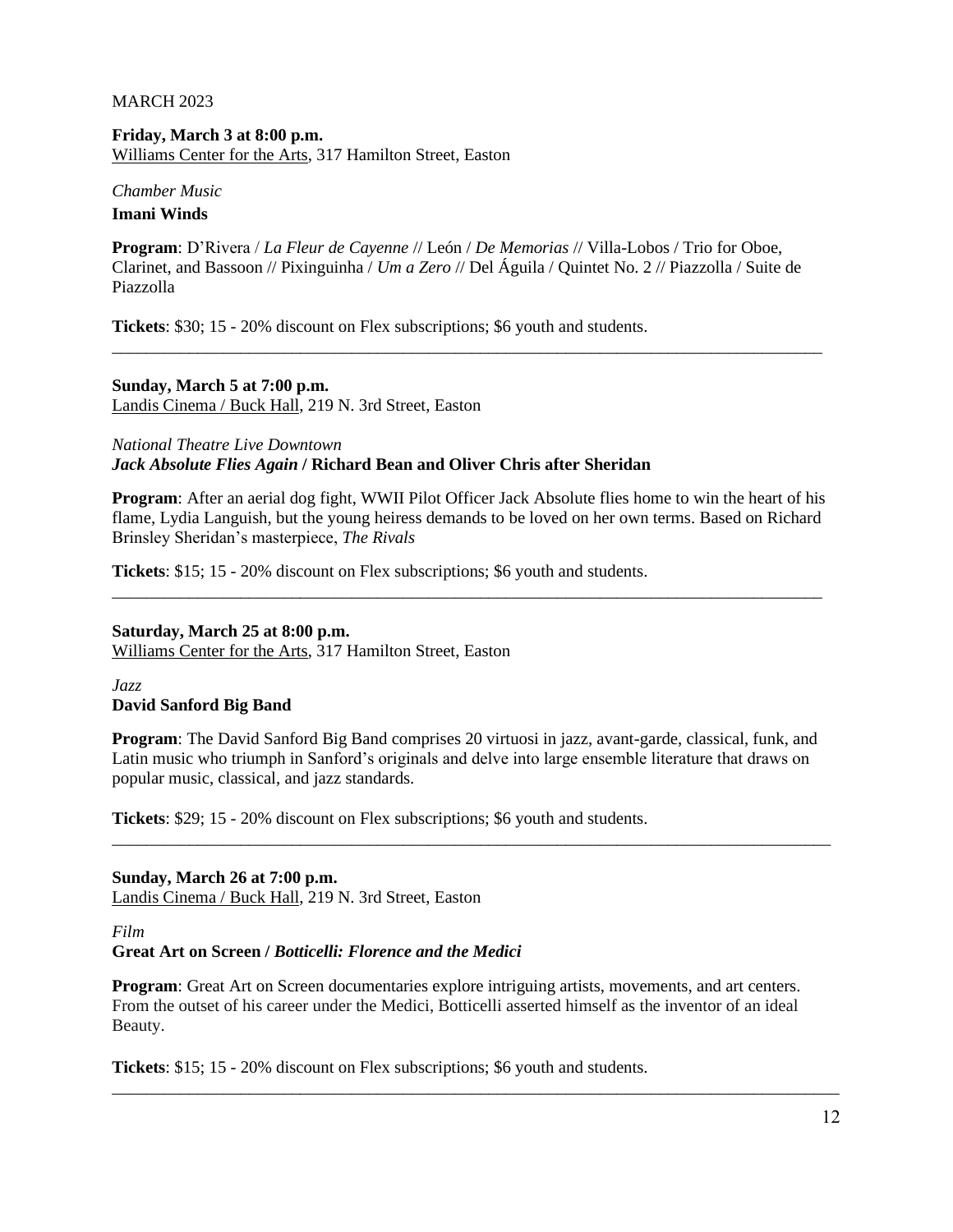**Friday, March 31 at 8:00 p.m.** Williams Center for the Arts, 317 Hamilton Street, Easton

*Chamber Music*

# **Jupiter Ensemble Lea Desandre, mezzo-soprano**

**Program**: Vivaldi / "Vedrò con mio diletto," *Il Giustino,* / "Armatae face et anguibus" and "Veni, veni me sequere fida," *Juditha triumphans*, RV 644 / "Cum dederit," *Nisi Dominus* / Lute concerto in D major RV 93 / "Gelido in ogni vena," *Il Farnace*, RV 711 / Lute concerto in C major RV 82 / "Gelosia, tu già rendi l'alma mia," *Ottone in Villa*, RV 729 / Cello concerto in G minor RV 416 / "Mentre dormi, "*L'Olimpiade* / "Agitata da due venti," *La Griselda*

\_\_\_\_\_\_\_\_\_\_\_\_\_\_\_\_\_\_\_\_\_\_\_\_\_\_\_\_\_\_\_\_\_\_\_\_\_\_\_\_\_\_\_\_\_\_\_\_\_\_\_\_\_\_\_\_\_\_\_\_\_\_\_\_\_\_\_\_\_\_\_\_\_\_\_\_\_\_\_\_\_\_\_

**Tickets**: \$33; 15 - 20% discount on Flex subscriptions; \$6 youth and students.

# APRIL 2023

**Thursday, April 6 at 8:00 p.m.** Williams Center for the Arts, 317 Hamilton Street, Easton

*Theater / Dance* **Raphaëlle Boitel / Cie l'Oublié(e)** *Ombres Portées – (Shadows Cast)*

**Program**: French choreographer, director, and aerial mastermind Raphaëlle Boitel transports the imagination to unprecedented heights. With extraordinary physical prowess and the derring-do of great circus artists, performers fly, glide, soar and dance in a cinematic dreamscape shaped by light and shadow.

**Tickets:** \$29; 15 - 20% discount on Flex subscriptions; \$6 youth and students.

**Sunday, April 23 at 7:00 p.m.** Landis Cinema / Buck Hall, 219 N. 3rd Street, Easton

*National Theatre Live Downtown Straight Line Crazy* **/ David Hare**

**Program**: Ralph Fiennes (*Schindler's List, The English Patient*) leads the cast in this blazing account of the career of Robert Moses, a master manipulator who changed the fabric of New York forever in his designs of parks, bridges, and highways.

\_\_\_\_\_\_\_\_\_\_\_\_\_\_\_\_\_\_\_\_\_\_\_\_\_\_\_\_\_\_\_\_\_\_\_\_\_\_\_\_\_\_\_\_\_\_\_\_\_\_\_\_\_\_\_\_\_\_\_\_\_\_\_\_\_\_\_\_\_\_\_\_\_\_\_\_\_\_\_\_\_\_